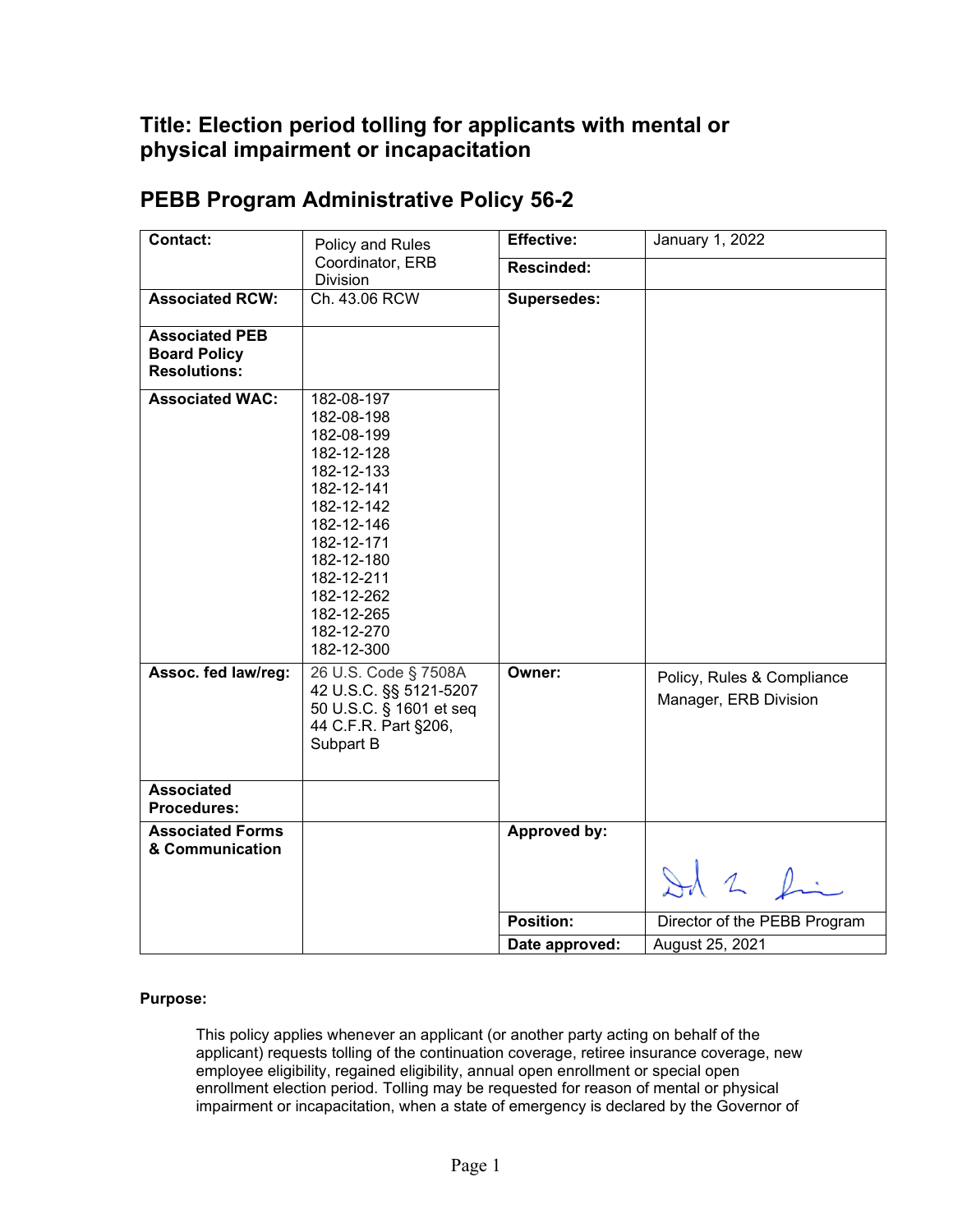Washington State, as described in chapter 43.06 RCW, or when a federal emergency is declared under 44 C.F.R. Part §206, Subpart B, the Internal Revenue Service (IRS) recognizes the emergency for purposes of delaying deadlines, and the emergency prevents an applicant from making a timely election.

This policy establishes the methodology that the Public Employees Benefits Board (PEBB) Program will use to make a determination of mental or physical impairment or incapacitation for the purpose of tolling the election period of continuation coverage, retiree insurance coverage, new employee eligibility, annual open enrollment, or special open enrollment. The policy also establishes the methodology the PEBB Program will use to make a determination when a state of emergency is declared by the Governor of Washington State, as described in chapter 43.06 RCW, or when a federal emergency is declared under 44 C.F.R. Part §206, Subpart B, the IRS recognizes the emergency for purposes of delaying deadlines, and the emergency prevents an applicant from making a timely election.

This policy provides timing requirements to request tolling of the election period for reason of mental or physical impairment or incapacity.

For the purposes of this policy, "tolling" or "tolled" means to pause, delay or suspend the time period to elect continuation coverage, retiree insurance coverage, or PEBB insurance coverage in the case of new employee eligibility, annual open enrollment, or special open enrollment.

## **Policy:**

- 1. Election Period Tolling Eligibility: The applicant, their legal representative, or any party acting on behalf of the applicant may request tolling of the election period. .
- 2. A determination of eligibility for tolling will be made as follows:
	- a. Mental or physical incapacitation:
		- i. A determination of the applicant's mental or physical impairment or incapacitation shall be made by the applicant's physician. A written note from the applicant's physician will be sufficient proof of the applicant's impairment or incapacitation if it includes the following information:
			- 1. The condition that renders the applicant mentally or physically impaired or incapacitated; and
			- 2. The date that the applicant's mental or physical impairment or incapacitation began, and if it has ended, the date the period or incapacitation ended.
		- ii. If the applicant, or a party acting on behalf of the applicant, is not able to provide a note from the applicant's physician, then the Health Care Authority's (HCA) Clinical Quality and Care Transformation Division (CQCT) will make a determination of the applicant's impairment or incapacitation based upon supporting documents submitted on behalf of the applicant. The supporting documents must clearly state the condition that renders the applicant mentally or physically impaired or incapacitated, and the date the impairment or incapacitation began and if the impairment or incapacitation has ended, the date it ended.
	- b. A state of an emergency is declared by the Governor of Washington State, as described in chapter 43.06 RCW, or a federal emergency is declared under 44 C.F.R. Part §206, Subpart B, the IRS recognizes the emergency for purposes of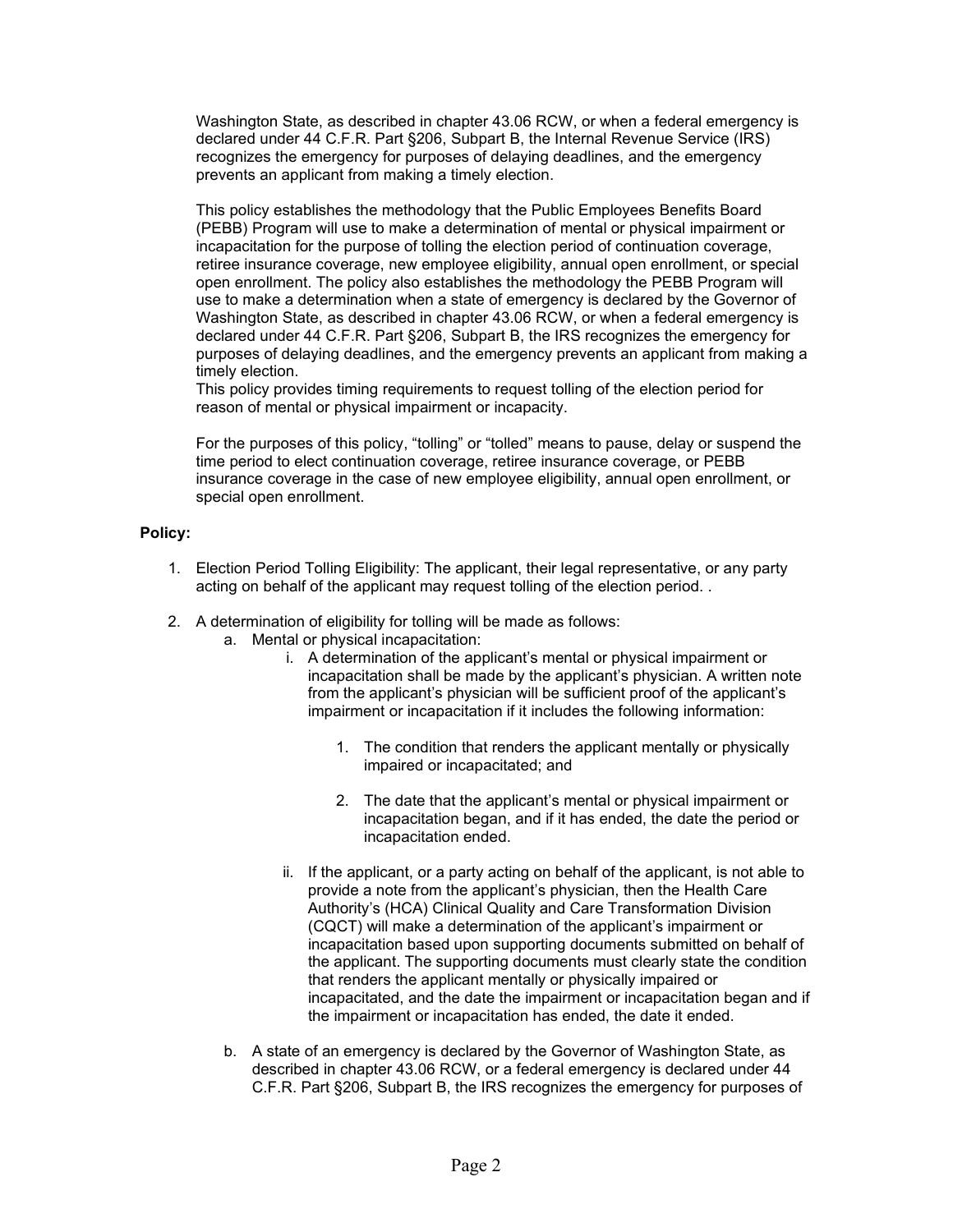delaying deadlines, and the emergency prevents an applicant from making a timely election:

- i. A statement from the applicant that they have been impacted by an emergency declared by the Governor of Washington State or due to a federal emergency and supporting documents that show the impact and explain why the applicant could not make an election during the election period.
- ii. If the emergency caused the applicant to be mentally or physically incapacitated the applicant must meet the tolling requirements in section 2 (a).
- 3. Requests for election period tolling must be made in writing and received by the PEBB Program no later than one hundred twenty days after the date on the denial notice was issued by the HCA or the employing agency or from the date of the action that the applicant is now requesting be tolled. A written note from the applicant's physician as described in section 2(a) (i) above, or supporting documentation as described in section 2(a)(ii) or 2(b) must be submitted with the request for tolling of the election period.
- 4. Upon approval, the election period shall be tolled from the date of the applicant's mental or physical impairment or incapacitation or the date the state of emergency started to impact the applicant. The applicant, their legal representative, or any party acting on behalf of the applicant, will receive the balance of the election period to make the election of continuation coverage, PEBB retiree insurance coverage, or PEBB insurance coverage.

Example: During the 60-day election period, the applicant gets into an accident and becomes hospitalized in a coma on day 25. The applicant fully recovers and is released from the hospital on day 55. On day 75, applicant sends in an election form to HCA to enroll in continuation coverage. Along with the election form, they submit a letter from the treating physician stating the applicant's condition and that from day 25 through 55, the applicant was both mentally and physically incapacitated. Because the applicant provided adequate documentation for the incapacitation, the election period timeline will be tolled, granting an additional 30 days (day 55 – day 25 = 30 days), so the election form on day 75 is timely, and they would not be considered untimely until day 90.

- 5. The balance of the tolled election period will begin to run (i.e., the time period to make an election is no longer paused, delayed, or suspended and will begin to run out) on the date that the applicant reestablishes coherence or capability, or the date legal representation or guardianship is established, as demonstrated by supporting documentation.
- 6. Documentation of legal representation or guardianship must be received by the PEBB Program no later than one hundred twenty days from the date on the denial was issued by the Health Care Authority (HCA).
- 7. In the case of a party acting on behalf of the applicant, the balance of the tolled election period will start (i.e., the time period to make an election is no longer paused, delayed, or suspended and will begin to run out) on the date the party began acting on behalf of the applicant.
- 8. Once the election has been made within the balance of the tolled election period (i.e., within the time period remaining after the election period is no longer paused, delayed, or suspended), coverage will begin retroactive to the date of the qualifying event and is contingent upon payment of any unpaid premiums and unpaid applicable premium surcharges. All retroactive premiums are paid post-tax.